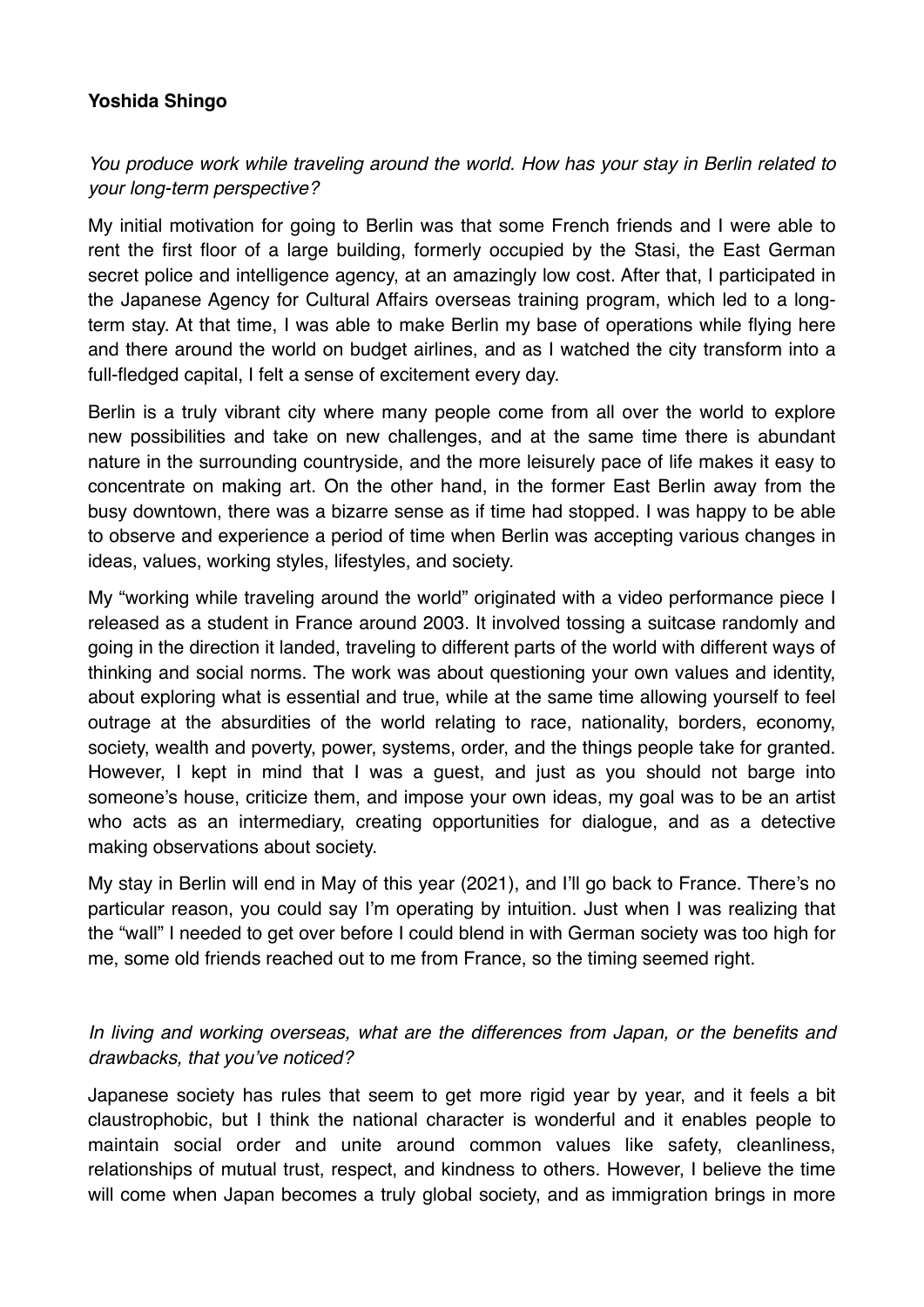people born and raised in different places, with different ideologies and senses of right and wrong, we will see significant conflicts and discrimination bubble up to the surface in a way we're not yet seeing today.

If you look back at our history, there has been plenty of discrimination in Japan, and racial discrimination exists today. Recently these issues have been more or less out of sight, out of mind, and people have been able to take a passive attitude, like "racial issues affect countries on the continents, which share land borders, it's nothing to do with an island nation like ours," but as things become more internationalized we are going to do more soul-searching. To that end, I think it's vital to educate young people to accept different cultures by learning about international issues like conflict and migration, and about social order.

I'm not saying that life overseas is a picnic, and in a society where *not trusting* others is the norm, there's always a sense of nervous tension in daily life. But because this is a multiethnic country where the same social norms don't apply to everyone, it's easy for me personally to live, without demanding too much from others, neither placing expectations on them nor having theirs placed on me.

In that light, I think the difference in making art here rather than in Japan has to do with whether or not precedents are emphasized. Overseas, too, people sometimes hesitate when they're presented with something unfamiliar, but I feel they tend to be more positive and accepting, like "Hey, that's something new, that's interesting." It may come from being used to cultural differences, and encountering others with whom you don't have a mutual understanding.

## *Has the global pandemic and the increasing polarization of society affected your work?*

Even under ordinary circumstances, there are always obstacles and restrictions that come with every project, so I'm used to it to some extent. But it's really difficult to plan travel, because situations at national borders change every other week due to the pandemic. However, seen from a different perspective, there are interesting things about these times, and unusual opportunities. I took advantage of Japan's "Go To Travel" campaign, and I was easily able to reschedule flights, so it was as hassle-free as getting on a train.

In some countries curfews are strictly enforced, but my curiosity about how things look under extraordinary circumstances got the better of me, and I would sneak out in the middle of the night. Even with restrictions on public life, it was possible to travel, so for example, during the first lockdown in the UK I deliberately chose London as a stopover and explored Heathrow Airport, which was like a ghost city I had all to myself.

*In this exhibition, in addition to video work, you also presented a combination of photographs and drawings. What did you have in mind in terms of spatial composition?*

I think of the drawings as separate from the photographs and videos, but I depict emotions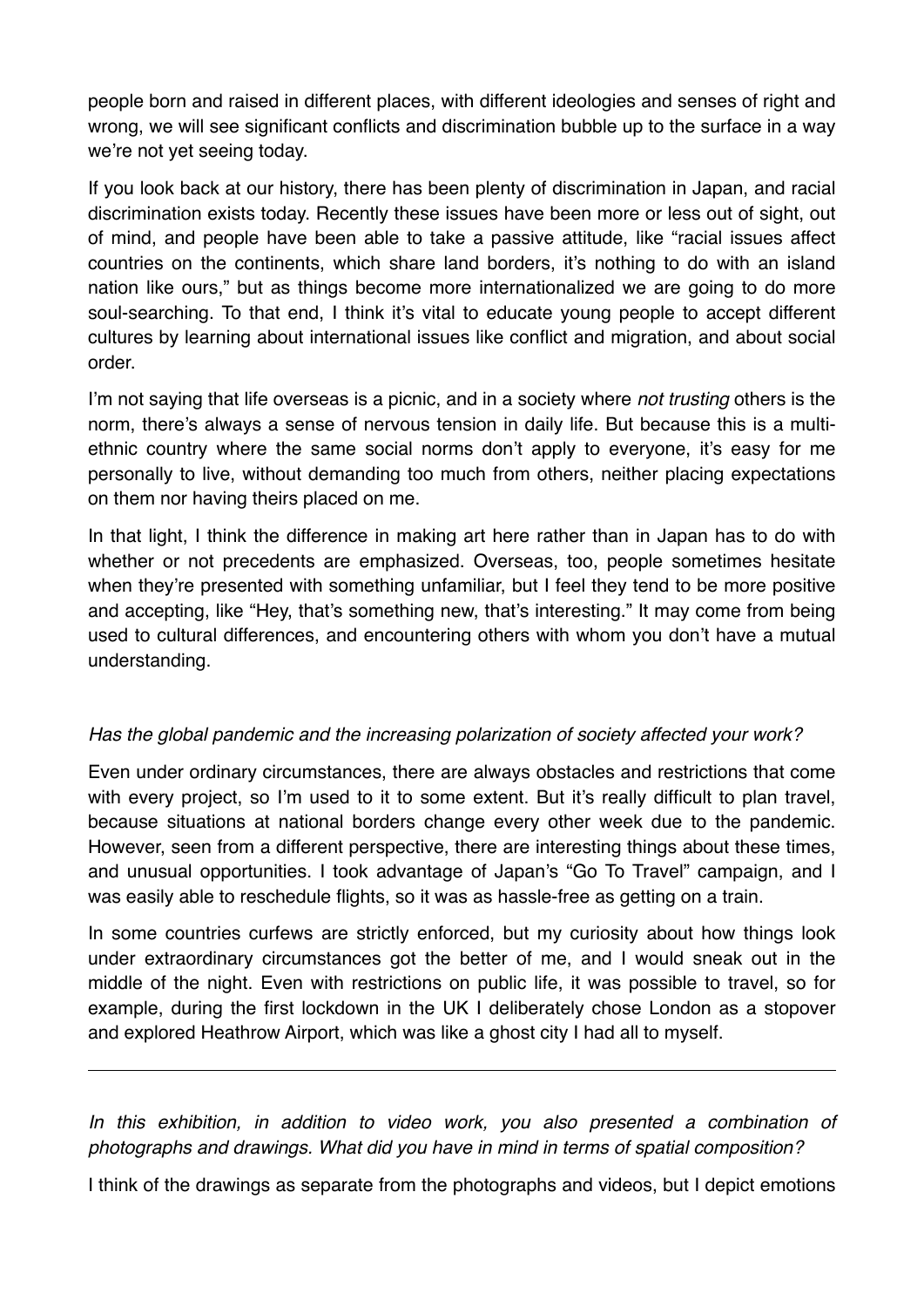and experiences from the sites where I shot the photos and videos, like a diary, using a technique something like automatism. It's a parallel creative practice I use to better understand myself. The title *Énigmatique* speaks to the fact that it's mysterious, cryptic, an enigma, even for the person who drew it.

Some people may be taken aback by the style, which is completely different from the video and photographic works. Of course, from the point of view of someone who specializes in painting or something, this may not be good art, but I think that everyone can relate to this Art Brut-like mad impulse to create that springs up from within.

I realize there are pros and cons to showing these two extremes, but I designed this exhibition space in the hope that new, unexpected side effects would appear.

*The work titled* Énigmatique *employs a collage technique. What can you say about the, indeed, enigmatic atmosphere generated by the postcard, mysterious box, photograph of white horses and so on in this work?*

Another project of mine is titled *Postcards*. Picture postcards are a means of communicating with people far away, or recording memories of places you've visited, relating to the desire to share a moment in your life with someone else. I'm fascinated by these worn-out postcards from the past, and I sometimes visit places shown on old postcards, travel to historical sites or go on foot in search of the address of the sender or recipient, checking what it looks like today while exploring connections between past and present. This is kind of a speculative research and documentary activity that asks "What if…?" and envisions the possibility of creating something by synchronizing and comparing past stories concealed in postcards with the present. Based on the *Postcards* concept, this time I aimed to produce something from which each viewer can assemble their own story, based on fragments of the real world obtained on site, such as journal entries and personal drawings from memory, a small box, and video footage of my visit to the village of Baussen along the French-Spanish border.

## *Did the effects of the COVID-19 pandemic reach Baussen? And did you personally experience the legacy of* holets*?*

Baussen is actually smaller than a village, it's a hamlet with a population of about 40, so there was almost no contact with the outside world and no one got infected with COVID-19, but my friends told me that during the pandemic lockdown, they had to strictly self-quarantine at home and could not take a single step outside for several weeks, even to take a walk in the woods with nobody around. At the time, police in helicopters were rigorously enforcing the lockdown by patrolling all of Spain and France, even the forest where there are no people whatsoever. When they went for a walk in the woods for a change of pace, at one point they suddenly had to evade the police, and they hid out in their car parked near the forest's edge, barely daring to breathe.

As for the legacy of *holets*, I spoke with a friend about how people in the old days probably imagined *holets* due to night-time optical illusions, like you get when you're climbing a mountain and see faces in the trees. In Japan there are *korpokkur*, little people in Ainu